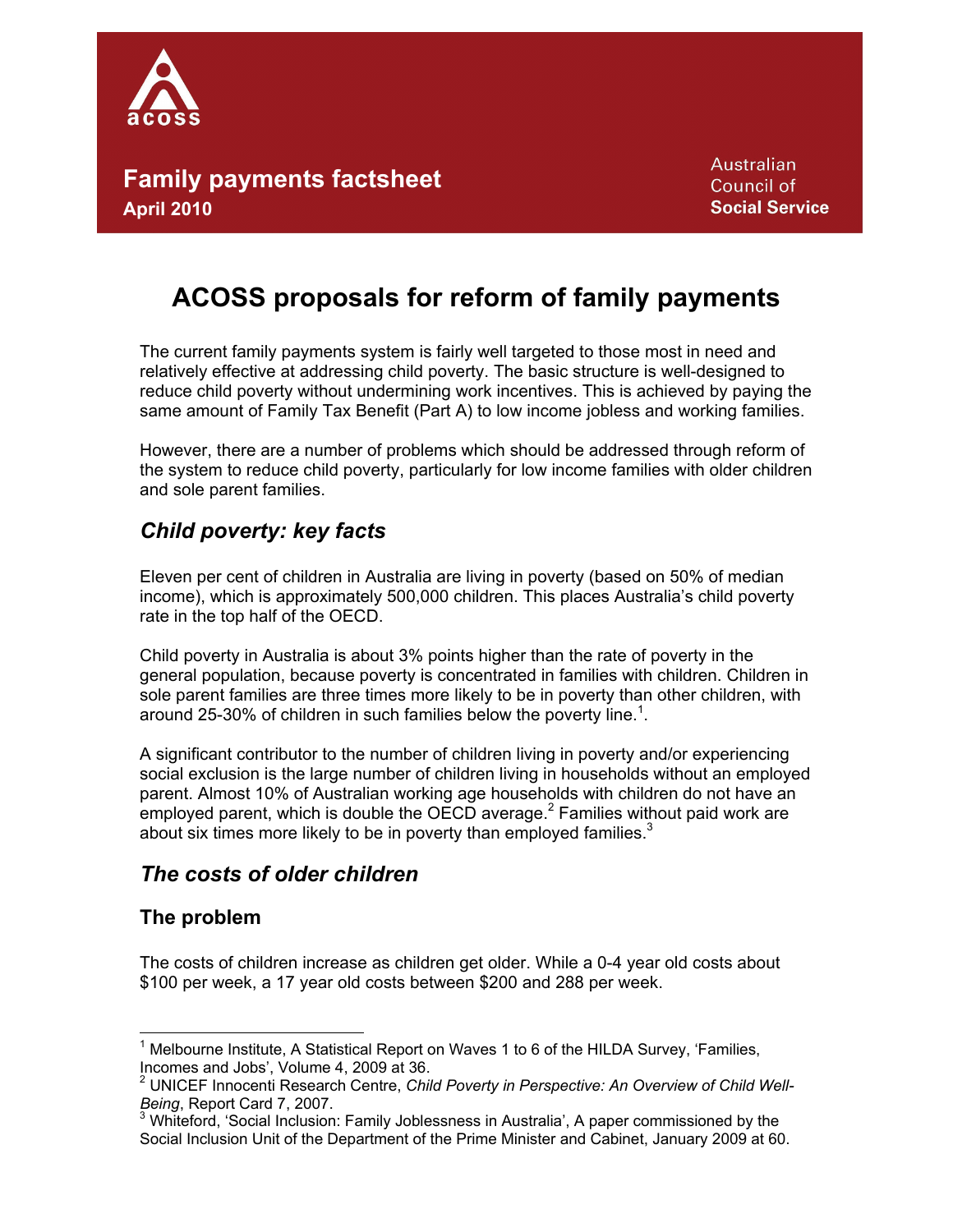

**Australian** Council of **Social Service** 

Despite this trend, support for the direct costs of older children through the family payments system decreases for older children. Once a child turns 16 years old, low income families experience a \$13 per week decrease in income (from \$116 to \$103). $^4$ Payments for jobless families with teenagers over 16 are less than half the cost of these children. The disparity between the rising costs of children and the level of family payments is shown in Figure 1, below.

#### **Figure 1**



### **ACOSS's proposals for reform:**

- An age-based family payment structure should be developed, based on minimum costs of raising children in low income families as they grow older, with benchmarks for the adequacy of child payments taking account of age of child and family status.
- In the interim, to better reflect the higher costs of raising children and young people as they grow older, Youth Allowances for families with 'dependent' young people aged 16 to 24 years should be raised from July 2010 by \$15 per week.

### *The costs of sole parenthood*

### **The problem**

Sole parents face higher costs because they are raising children alone (particularly in relation to housing costs) and experience high rates of poverty and deprivation.

Forty-three per cent of Parenting Payment (Single) recipients lacked a decent and secure home, 57% could not pay a utility bill in the last 12 months, 56% lacked \$500 in

<sup>4</sup> Current as at April 2010. See *A Guide to Australian Government Payments,* 20 March – 30 June 2010.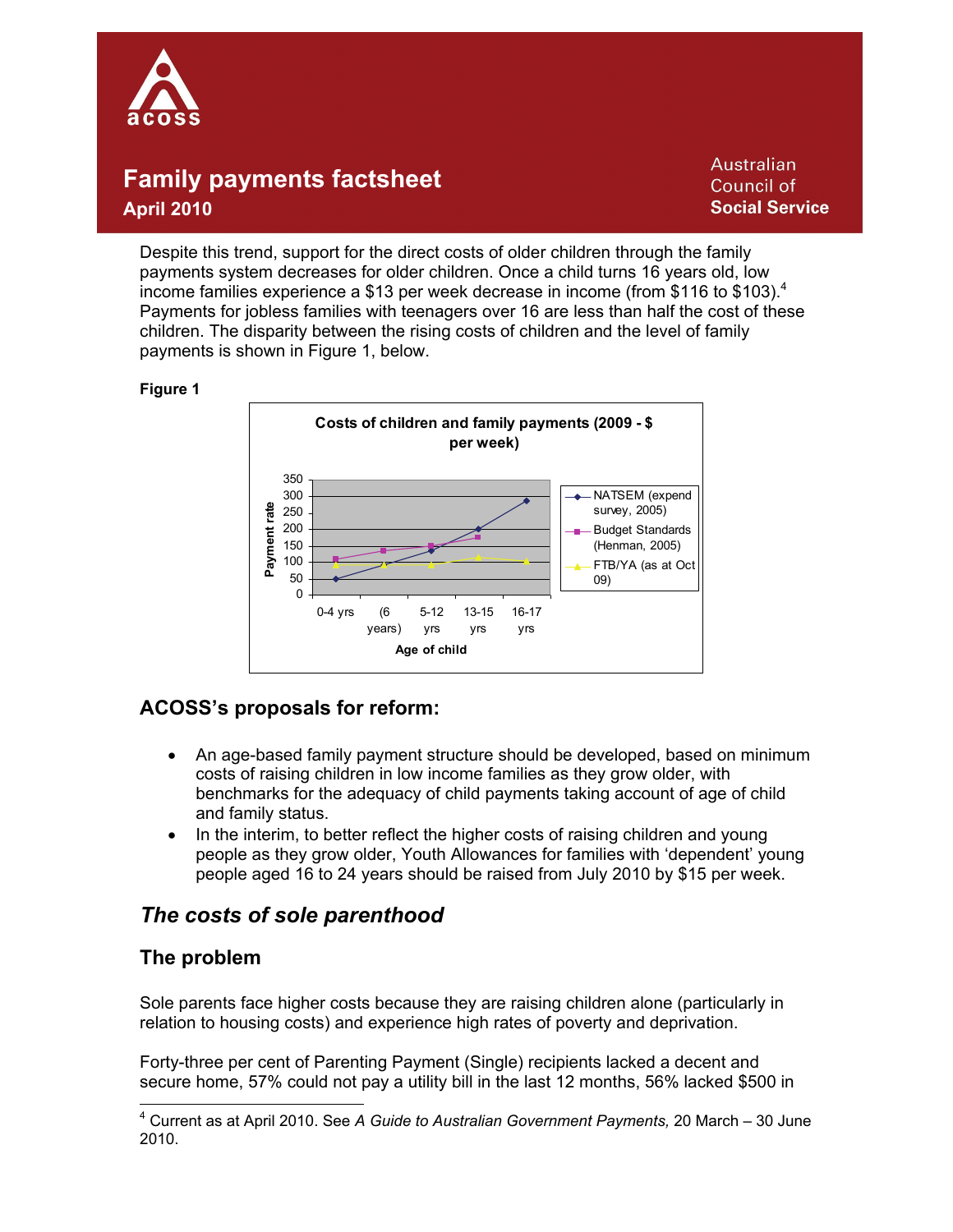

**Australian** Council of **Social Service** 

emergency savings, 54% could not afford necessary dental treatment, 24% could not afford up to date school books and clothes, and 40% could not afford a hobby or leisure activity for their children.

This evidence tells us that the current levels of payment to sole parents are inadequate to enable sole parents and their children to maintain an adequate standard of living.

### **ACOSS's proposal for reform:**

- FTB Part B for sole parents should be abolished and a Sole Parent Supplement should be introduced linked to FTB Part A to recognise the additional cost of raising children alone. The supplement should be fixed at either a flat rate regardless of the age and number of children or as a percentage of FTB payments for a family, whichever best reflects the additional costs of children in sole parent families.
- In the interim, the payment should be increased for parents of children under 5 years.

### *The declining real value of family payments*

### **The problem**

As a result of changes made in the 2009-10 Budget to the indexation of FTB, the real value of family payments will decrease over the coming years.

As a centrepiece of the previous Labor Government's child poverty strategy, FTB was indexed to the couple rate of the pension, and therefore to wages, but is now indexed to the Consumer Price Index (CPI) only.

The de-linking of family payments from wages (and poverty benchmarks) is a significant backward step which means that low income families are likely to fall behind community living standards, with an inevitable increase in child poverty. For more information see the ACOSS factsheet on indexation.

### **ACOSS's proposal for reform**

 The link between of family payments and the married couple rate of pension should be restored, based on the age based structure proposed in recommendation 4, above. This would apply to current Youth Allowance (YA) payments to dependant under 18 year olds, which should be integrated into FTB Part A.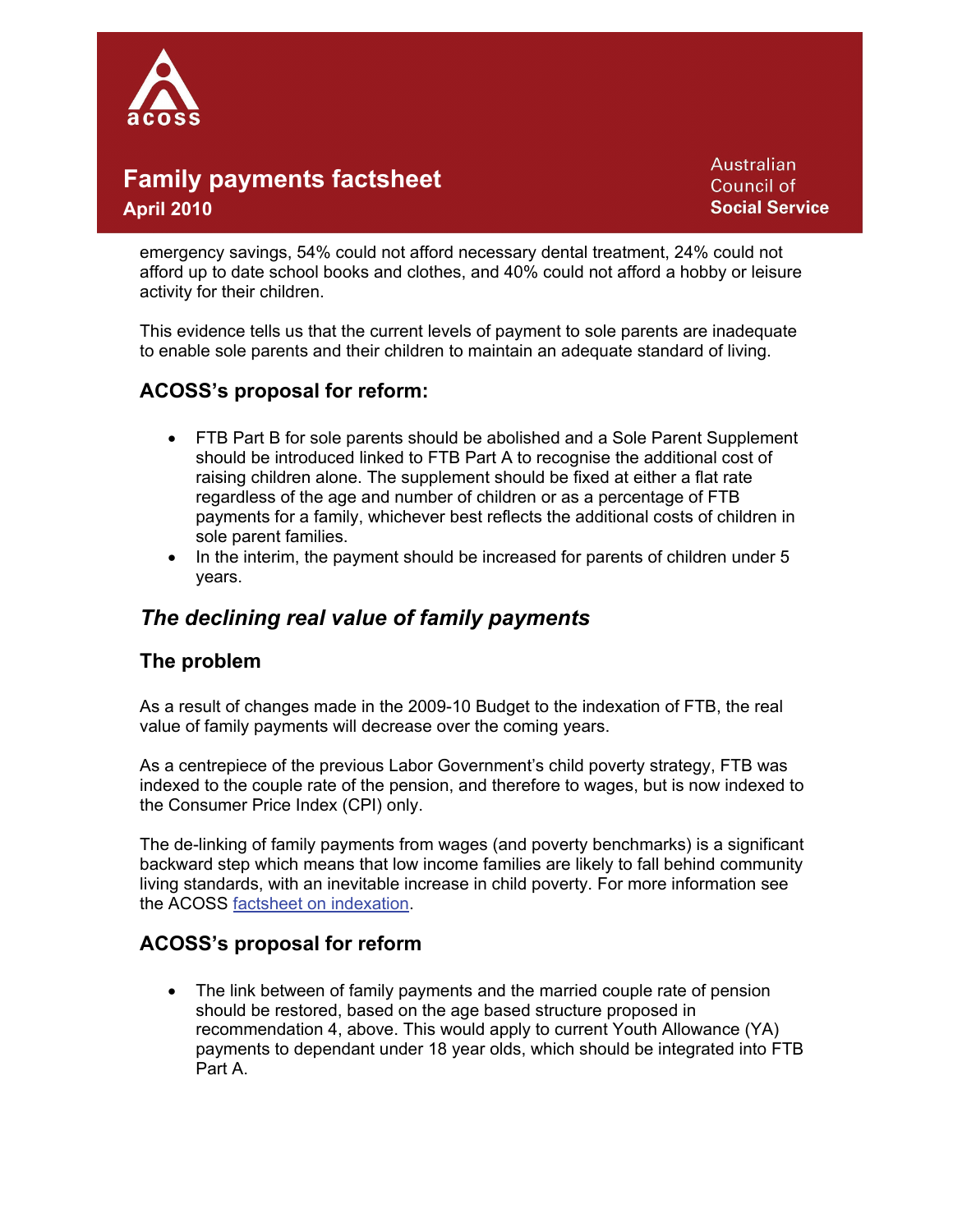

**Australian** Council of **Social Service** 

### *Inadequate support for parents caring for young children at home*

### **The problem**

Under the current system, payments for parents caring for children at home are poorly targeted and inadequate for families with young children.

FTB Part B provides assistance to 'stay-at-home' parents in single income couples right up until the youngest child is 18 years of age for full-time students. This seems unnecessary and out of touch with contemporary social norms.

At the same time, support for at-home care for very young children (e.g. less than 3 years) in middle income families is inadequate and should be increased (currently \$74 per family per week).

### **ACOSS's proposals for reform:**

- Support for the indirect costs of children in middle-income families should reflect an age-based structure, giving priority to those with younger children.
- FTB Part B for couples should be replaced with a component of Parenting Payment to assist with the basic living costs of the primary carer, targeted to low and middle income families caring at-home for pre-school aged children. Assistance should be set above the current rate of FTB Part B for young children and provided through either a base rate of Parenting Payment or by easing the income test for Parenting Payment (Partnered) for couples with young children (which currently cuts out at \$40,538). Income support for low income families should be adjusted to prevent income losses.

### *Work disincentives*

### **The problem:**

Features of both FTB Parts A and B have the effect of reducing work incentives for second earners. The maximum rate of FTB Part A cuts out just above the minimum wage, which has improved work incentives for families without paid work. However, as FTB Part B is income tested exclusively on the income of the second earner it has created work disincentives.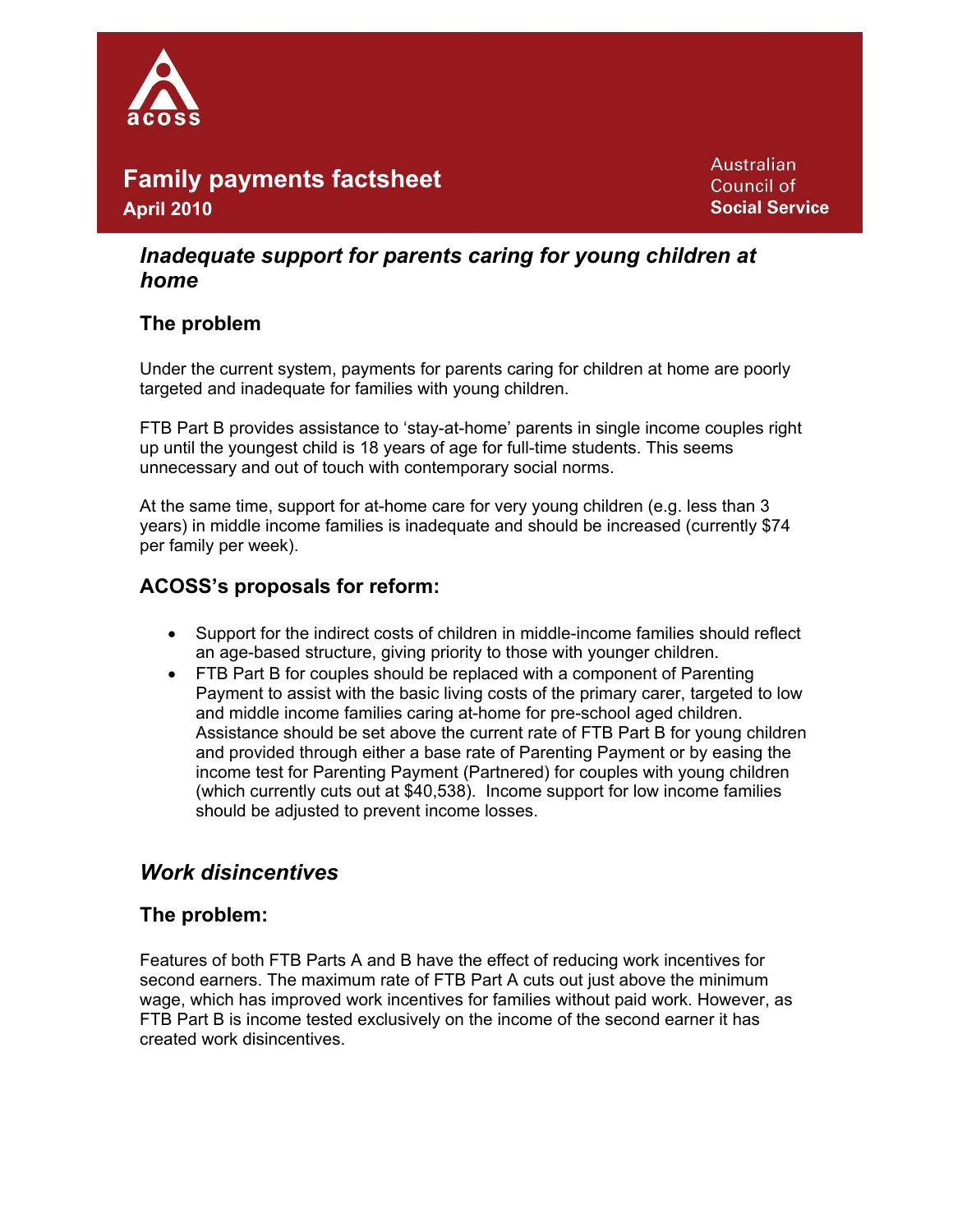





As Figure 2, above, shows, overlapping income tests for FTB Part A, Youth Allowance and Child Care Benefit create high Effective Marginal Tax Rates (EMTRs) for affected families (over 50% for some families where FTB Part A and YA overlap). Changes should be made to ensure that taper areas apply successively and do not overlap.

### **ACOSS's proposals for reform:**

- The family income test for the Part A payment should be re-designed so that effective tax rates are shifted from second earners to primary earners in the family.
- Changes should be made to Youth Allowance (YA) to either:
	- o integrate YA into FTB Part A for dependant children under 18 years; or
	- o integrate the parental income tests for Youth Allowance for dependant children under 18 with that for FTB Part A for some families to reduce the highest effective marginal tax rates where payments overlap.
- Income tests for FTB A and Child Care Benefit (CCB) should be integrated.
- The dependant spouse tax offset should be abolished.
- Income estimation should be abolished, with payment levels based on income from the previous financial year (with an uplift factor and latitude to exceed this threshold by a limited amount before payment level is adjusted.) A quarterly reporting option should apply for families with fluctuating incomes.